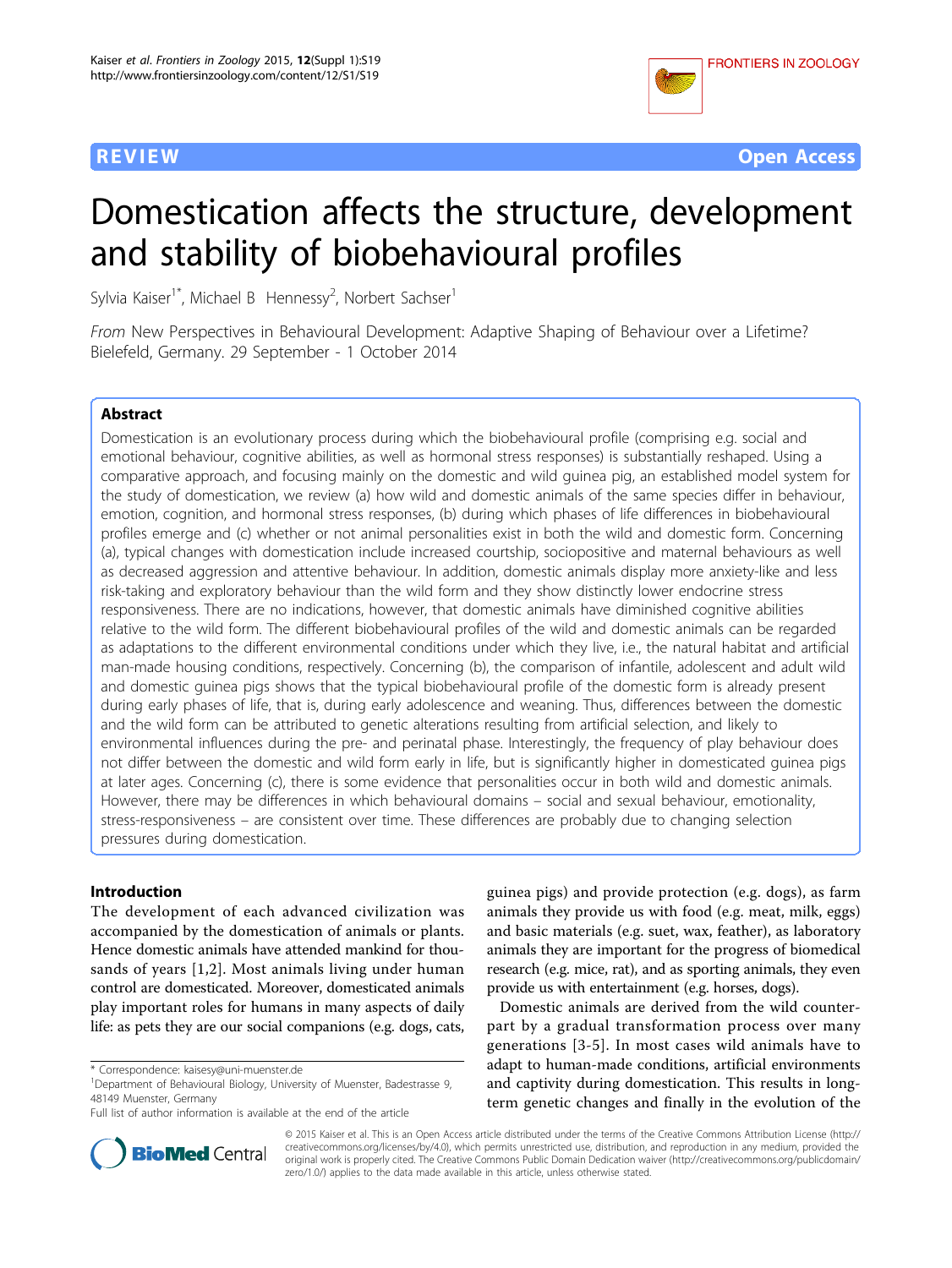domestic phenotype [[5-](#page-7-0)[7\]](#page-8-0). Several forces can influence the evolution of domestic animals: sexual inbreeding and genetic drift of small populations in captivity, relaxed selection with regard to certain pressures, such as predation or resource availability, artificial selection for traits preferred by humans like productivity and fecundity as well as for tameness, and finally "natural selection" in captivity for reduced sensitivity to stress caused by crowding, restriction of movement, parasitism and changes in environment and food sources, which finally leads to adaptation [[7-15\]](#page-8-0).

Thus, the conditions under which breeding, care, and feeding of animals are controlled by humans over a period of generations are fundamental for the process of domestication [[14-16](#page-8-0),[18-20](#page-8-0)]. This process is always accompanied by distinct changes in morphology, physiology, and behaviour [[3,5](#page-7-0)[,13,14](#page-8-0),[16-19,21](#page-8-0),[22\]](#page-8-0). The variability of some characteristics (e.g. body size, colour) is greater in the domestic form [[5,](#page-7-0)[14](#page-8-0),[16,18,21](#page-8-0)]. On the other hand, specific domestic characters evolve [[13,23,24](#page-8-0)] which are highly convergent between domesticated forms of different species [[5,](#page-7-0)[21](#page-8-0)], a phenomenon known as domestication syndrome [[25\]](#page-8-0). Together, these domestication characters enable one to readily distinguish between domestic animals and their ancestors.

In this article we will mainly focus on wild and domestic guinea pigs. Domestic guinea pigs are among the few species that are popular pets all over of the world, used as laboratory animals in scientific research and provide a source of meat, particularly in rural populations of South America. In a first step, we will describe how artificial selection shapes biobehavioural profiles during domestication; that is, how wild and domestic animals differ in their appearance, social and sexual behaviours, cognitive abilities, as well as hormonal stress responses. In a second step, we will discuss behavioural development in wild and domestic animals during the early postnatal phase as well as during adolescence; thus, we will highlight during which phases of life differences in the wild and domestic form occur. In a third step, we will address the question of whether or not animal personalities (sensu [[26\]](#page-8-0)) exist in the wild and domestic form, and whether or not changes in dimensions of animal personalities occur during the process of domestication.

The review is primarily based on our publications on this topic [[27](#page-8-0)-[32](#page-8-0)]. In addition, some unpublished data [[33](#page-8-0)] are included. In these studies domestic guinea pigs were compared with wild cavies, which were derived from breeding stocks established at the Department of Behavioural Biology, University of Muenster. They originate from lineages belonging to the Universities of Bayreuth and Bielefeld, Germany. In addition, in 1995, wild cavies were captured in the province of Buenos Aires, Argentina, and were introduced in the population of the department. Thus not only were all wild cavies studied born in captivity, but their ancestors had been living in the laboratory for several generations. Our conclusions are discussed in the context of comparisons of other domesticated and wild forms.

## Domestication of the guinea pig

#### a) The origin of the guinea pig

The guinea pig (Cavia aperea f. porcellus) was domesticated approximately 3,000-6,000 years ago in the highlands of South America [[5](#page-7-0),[34-38](#page-8-0)]. The Spaniards encountered the guinea pigs in the middle of the 16th century and introduced them into Europe where they rapidly became a popular pet [[16,34](#page-8-0),[35,37](#page-8-0)]. Nowadays, guinea pigs are one of the most popular pets throughout the world, raised for show and as companions. They also are common laboratory animals in scientific research, used frequently in toxicology, product development and safety testing in the medical field (e.g. [\[39](#page-8-0)]).

The main aim of domestication was to provide the indigenous peoples with meat [\[5\]](#page-7-0). Even today guinea pigs are one of the main sources of protein in some rural populations of South America. Throughout the years, they have also been used in religious ceremonies and traditional healing practices [\[5](#page-7-0)[,16,34,35,37,38,40](#page-8-0)]. In South America guinea pigs are left to scavenge in and around the huts of the natives, and it may be assumed that a similar husbandry has always existed [[40,41](#page-8-0)].

#### b) The wild ancestor Cavia aperea

According to anatomical and morphological studies the domestic guinea pig derives from the subspecies tschudii of the wild cavy (Cavia aperea), which is among the most common and widespread rodents of South America [[5](#page-7-0),[24,28](#page-8-0),[34](#page-8-0)-[36,42-44\]](#page-8-0). The wild cavy is an herbivorous, neotropical species that occurs in humid grassland habitats from Colombia through Brazil into Argentina [[41](#page-8-0),[45](#page-8-0),[46\]](#page-8-0). Please note, however, that some authors assign the ancestor *tschudii* to its own species, Cavia tschudii [[47,48](#page-8-0)].

In the natural habitat, wild cavies live in single-male groups including up to three females and their offspring [[49,50\]](#page-8-0). Males do not defend a territory, but they also do not accept other mature males near their females, resulting in little overlap between the home ranges of neighbouring males [[49](#page-8-0),[50\]](#page-8-0). Younger and lighter males show alternative strategies as roamers who regularly traverse females' home ranges or as satellites of males with stable home ranges [\[50,51](#page-8-0)]. The typical habitat of *Cavia aperea* contains a cover zone with high and dense vegetation, which the animals use as protection from predator attacks [[43](#page-8-0)], and an adjacent, more-open zone of short vegetation where cavies forage [[50,52-54\]](#page-8-0).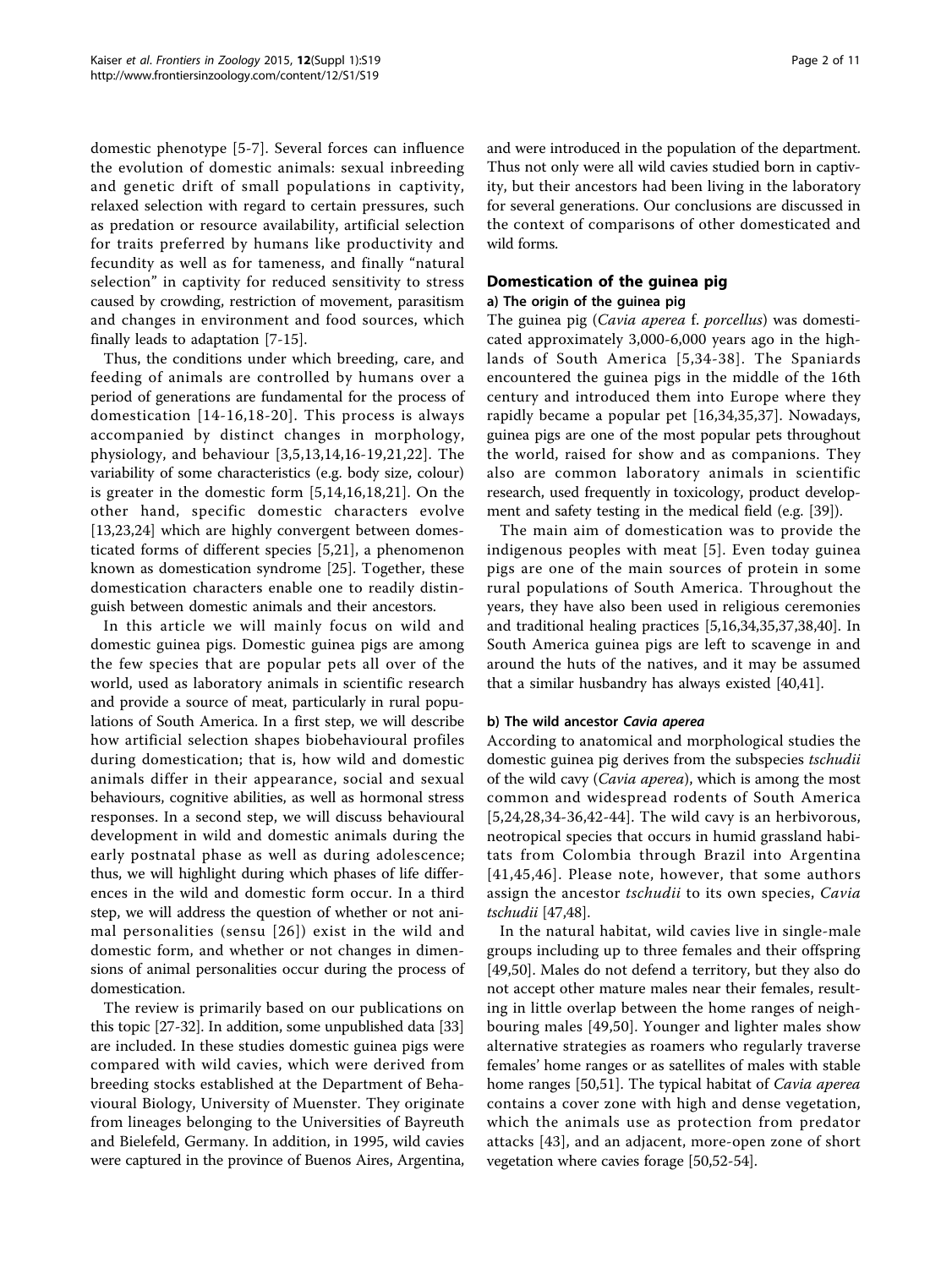Under more-restricted semi-natural and laboratory conditions, adult male wild cavies do not tolerate other males, with severe injury or death resulting from agonistic encounters [[55](#page-8-0)]. The male-male competition brings about a polygynous mating system [\[56](#page-8-0)]. The higher body mass in males (11% higher than in non-pregnant females) is characteristic of such a mating system. Moreover, the low relative testis weight and the small epididymis size of wild cavies are within the typical range of species with a single-male mating system [\[56-59\]](#page-8-0). Female wild cavies are more tolerant of each other, and organize themselves into linear dominance hierarchies. By displaying clear preferences for individual males, females play an active role in bringing about the typical social and mating system for this species [\[60\]](#page-8-0).

### The biobehavioural profiles of wild and domestic animals in adulthood

#### Behavioural aspects

As indicated above, domestic guinea pigs derived from the wild cavy at least 3,000 years ago. From behavioural observations it appears that the repertoire of behavioural patterns is similar in domesticated and wild guinea pigs, as is the case in other domesticated animals and their wild counterparts. Thus, domestication has not resulted in the loss or addition of behavioural elements [\[27-29,43,55](#page-8-0)].

Distinct differences, however, occur in behavioural frequencies and thresholds ([[27-29](#page-8-0)]; see Table [1](#page-3-0)): domestic guinea pigs exhibit less aggressive behaviour and more sociopositive behaviour than their wild ancestors. Thus, the process of domestication has led to traits - reduced aggressiveness, increased tolerance of conspecifics - that are typical of other domesticated species (e.g. rats: [\[61](#page-9-0)]; cats: Zimmermann cited in [[62](#page-9-0)]; mallard ducks: Desforges and Wood-Gush cited in [\[11\]](#page-8-0)). This shift in biobehavioural profile of guinea pigs likely developed during domestication because of the immense increase in population densities: wild cavies live in large home ranges from 200  $m<sup>2</sup>$  up to 1000  $m<sup>2</sup>$  [[49](#page-8-0),[50](#page-8-0)]; domestic guinea pigs, however, can be kept in  $6 \text{ m}^2$  enclosures with up to 20 adult animals [[63](#page-9-0)]. Housing at such high density is probably possible because early breeders of wild cavies chose and selected for the most agreeable individuals, that is those that were least aggressive toward conspecifics as well as humans.

Other behavioural changes included an increase in the expression of overt courtship behaviour and in the tendency to vocalize in domestic guinea pigs (Table [1\)](#page-3-0). Furthermore, domestic guinea pigs are less attentive to their physical environment than are wild cavies as indicated by, for instance, the incidence of rearing ([\[28,29](#page-8-0)]; Table [1](#page-3-0)). This reduction of alertness and sensitivity to environmental change is a further trait typical of domesticated animals [[14,21\]](#page-8-0). Wild forms of rats [[64\]](#page-9-0), dogs [\[21](#page-8-0)], pigs [\[65](#page-9-0)], and ducks [[66](#page-9-0)] also direct greater attention to the environment than do their domestic counterparts. This is not surprising since a selection against overactive and nervous animals exists during domestication, and sensitivity confers no obvious selective advantage in captivity [[67,68\]](#page-9-0).

Similarly, domestic guinea pigs show less exploratory behaviour than do wild cavies ([[29\]](#page-8-0); Table [1](#page-3-0)). A decline in exploration seems to be a general character of domestication that is also found in dogs, rats and mice ([\[69,70](#page-9-0)]; but see also [[71\]](#page-9-0)). In wild animals, exploratory behaviour is crucial for surviving in their natural habitat [[72](#page-9-0),[73\]](#page-9-0): animals have to explore to obtain access to vital resources such as food, water, shelter and mates. However, exploring new environments can be very risky and dangerous. For instance, in the natural habitat of the wild cavy Cavia aperea predation can be so severe that mortality rates of up to 50% are observed in a five month per-iod [[49\]](#page-8-0). In a second wild cavy species, Cavia magna, very high mortality rates also have been shown [[74](#page-9-0)]. In contrast to this situation in the wild, domestication is characterised by a removal of dangerous and challenging environmental factors [[14\]](#page-8-0). In man-made housing systems, guinea pigs are usually provided with all relevant resources and thus the selection pressure for high levels of exploration and risk-taking is removed.

Concerning learning and memory, Lewejohann et al. [[30](#page-8-0)] tested wild and domestic guinea pigs in the Morris Water Maze, a frequently used test for the assessment of spatial learning in rodents (e.g. in guinea pigs: [[75](#page-9-0),[76\]](#page-9-0)). Both wild cavies and domestic guinea pigs were able to learn the task. However, male as well as female domestic guinea pigs showed more-rapid acquisition of the task than did their wild conspecifics ([\[30\]](#page-8-0); Table [1\)](#page-3-0). In a discrimination task, domestic guinea pigs also performed better than wild cavies [\[77\]](#page-9-0). Furthermore the former learned an association and reversal more-rapidly than did the latter [[78](#page-9-0)]. These findings are comparable to those in rats, in which the domestic form shows equivalent or even better performance in learning and memory tasks than their wild ancestor [\[79\]](#page-9-0). Thus, artificial selection and breeding does not necessarily lead to degenerated domestic animals with impaired cognitive abilities.

However, one should always be careful in claiming one form as being superior to the other in learning and memory. Performance can depend on the origin of the animals as well as the type of cues used in the tasks. Domesticated and wild gerbils both born in captivity showed similar performance in an auditory discrimination learning task, whereas gerbils caught in the wild performed more poorly [\[80](#page-9-0)]. Wild foxes were less able to learn using human gestures as cues compared with domesticated foxes; however, in a control task using non-social cues, the wild foxes were found to be more skilled [[81\]](#page-9-0). A comparison between dogs and wolves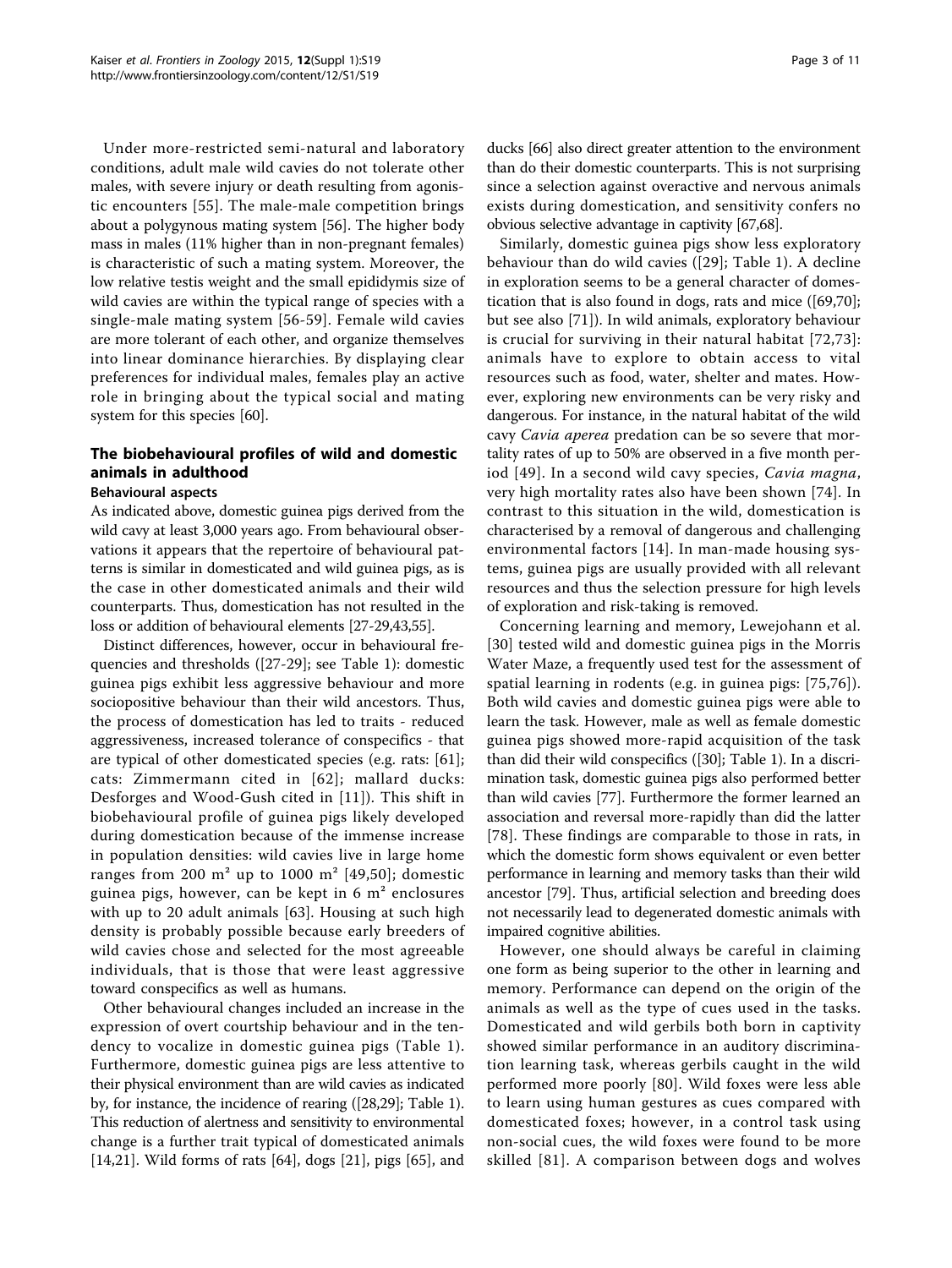|                             |                                      |                                   | Comparison domestic/wild animals   | References               |
|-----------------------------|--------------------------------------|-----------------------------------|------------------------------------|--------------------------|
| <b>Endocrine parameters</b> | endocrine stress response            | Basal cortisol activity           | $D=W$                              | 27,28,29,32              |
|                             |                                      | HPA reactivity (cortisol)         | D < W                              | 27,28,29,32              |
|                             |                                      | Basal SAM activity                | $D=$ W                             | 28                       |
|                             |                                      | (TH activity)                     |                                    |                          |
|                             |                                      | SAM reactivity                    | D <w< td=""><td>27,28,29</td></w<> | 27,28,29                 |
|                             |                                      | (catecholamines)                  |                                    |                          |
|                             | gonadal hormones                     | Basal HPG activity (testosterone) | D>W                                | 28,32                    |
| <b>Behaviour</b>            | Courtship                            | Infantile                         | not exhibited                      | 33                       |
|                             |                                      | Adolescent                        | D>W                                | 32                       |
|                             |                                      | Adult                             | D>W                                | 27,28,29                 |
|                             | Sociopositive                        | Infantile                         | D>W                                | 33                       |
|                             |                                      | Adolescent                        | D>W                                | 32                       |
|                             |                                      | Adult                             | D>W                                | 27,28,29                 |
|                             | Aggressive                           | Infantile                         | not exhibited                      | 33                       |
|                             |                                      | Adolescent                        | not studied                        | $\overline{a}$           |
|                             |                                      | Adult                             | D <w< td=""><td>27,28,29</td></w<> | 27,28,29                 |
|                             | Attentive                            | Infantile                         | D < W                              | 33                       |
|                             |                                      | Adolescent                        | not studied                        | $\equiv$                 |
|                             |                                      | Adult                             | D < W                              | 27,28,29                 |
|                             | Vocalization                         | Infantile                         | not studied                        | $\equiv$                 |
|                             |                                      | Adolescent                        | not studied                        | $\equiv$                 |
|                             |                                      | Adult                             | D>W                                | 28                       |
|                             | Exploration                          | Infantile                         | not studied                        | $=$                      |
|                             |                                      | Adolescent                        | D < W                              | 32                       |
|                             |                                      | Adult                             | D < W                              | 27,28,29                 |
|                             | Risk-taking                          | Infantile                         | not studied                        | $\qquad \qquad -$        |
|                             |                                      | Adolescent                        | D < W                              | 32                       |
|                             |                                      | Adult                             | not studied                        | L,                       |
|                             | Anxiety-like                         | Infantile                         | not studied                        | $\equiv$                 |
|                             |                                      | Adolescent                        | D>W                                | 32                       |
|                             |                                      | Adult                             | not studied                        | $\overline{a}$           |
|                             | Play                                 | Infantile                         | $D=W$                              | 33                       |
|                             |                                      | Adolescent                        | not studied                        | $\overline{\phantom{0}}$ |
|                             |                                      | Adult                             | D>W                                | 94                       |
|                             | Learning and memory                  | Infantile                         | not studied                        |                          |
|                             |                                      | Adolescent                        | not studied                        | ÷                        |
|                             |                                      | adult                             | D>W                                | 30,77                    |
|                             | Maternal behaviour towards offspring |                                   | D>W                                | 33                       |

#### <span id="page-3-0"></span>Table 1. Endocrinological and behavioural consequences of domestication: Comparison between domestic (Cavia apera f. porcellus) and wild guinea pigs (Cavia aperea)

HPA = hypothalamo-pituitary-adrenocortical-system; SAM = sympathetic-adrenomedullary-system; HPG = hypothalamo-pituitary-gonadal-system, TH = tyrosine hydroxylase  $D =$  domestic guinea pigs,  $W =$  wild cavies

revealed that domestication improved performance in animal-human cooperative interactions [[82](#page-9-0)], whereas wolves outperformed dogs in an imitation task: wolves learned quickly to open a box after a conspecific had demonstrated how to succeed; in contrast, dogs were not able to solve the task [[83\]](#page-9-0).

#### Hormonal aspects

A series of experiments has been conducted to compare the endocrine profile of wild and domestic guinea pigs: while resting, cortisol levels of domestic guinea pigs and cavies in their familiar home enclosure are not different. Wild cavies respond with a larger magnitude increase of their serum cortisol concentrations when exposed to a novel environment than do domestic guinea pigs ([\[28,29\]](#page-8-0); Table 1). Furthermore, serum concentrations of epinephrine and norepinephrine are distinctly higher in the wild than in the domesticated form in response to removal from their homecages ([[27-29\]](#page-8-0); Table 1). Overall, domestic guinea pigs respond to stressors with a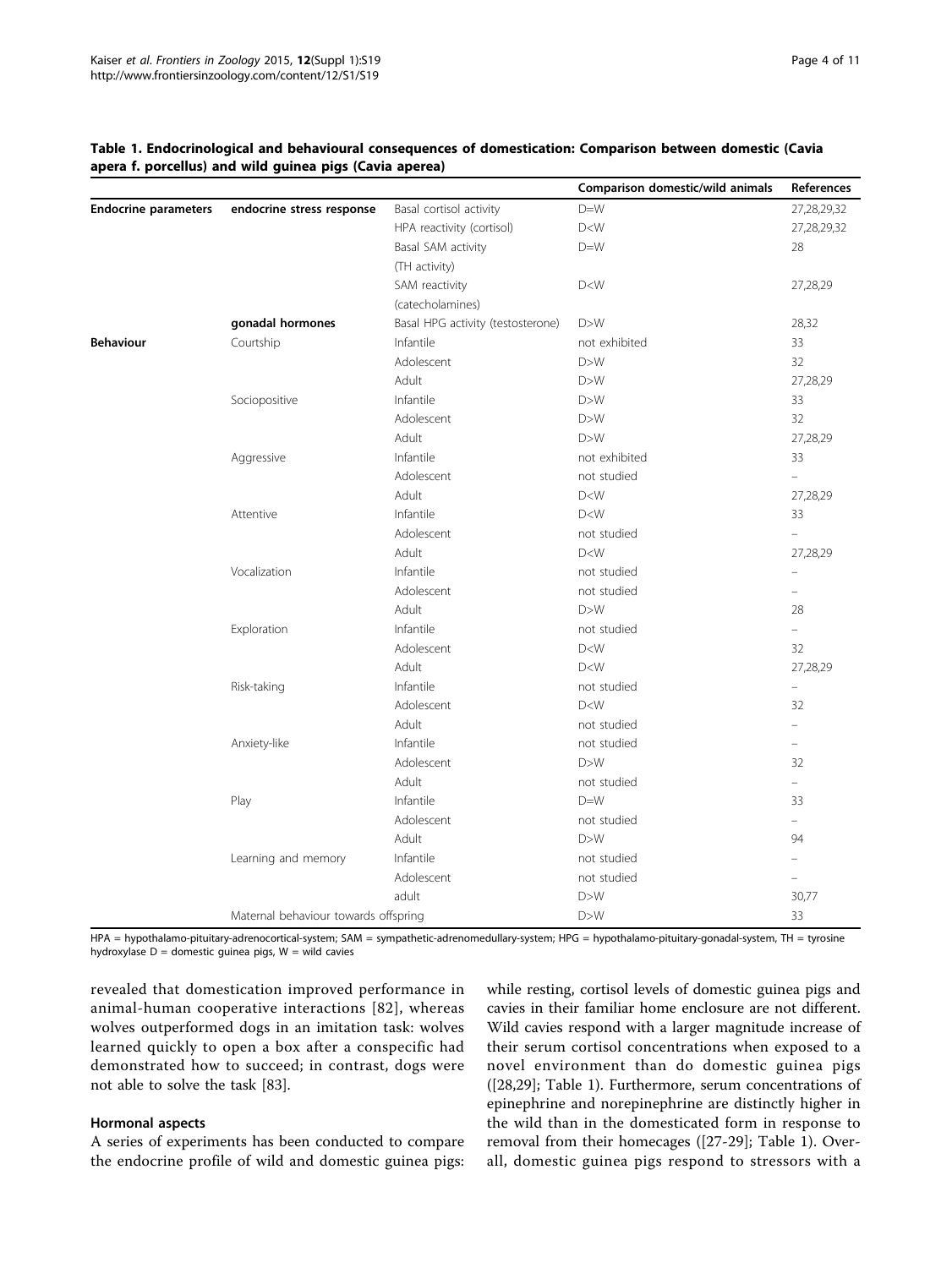smaller response of the hypothalamo-pituitary-adrenocortical (HPA)- and the sympathetic-adrenomedullary (SAM)-systems than their wild counterparts. In addition, significantly lower cortisol levels in response to adrenocorticotropic hormone (ACTH) application indicate a reduction in adrenocortical sensitivity in domestic guinea pigs ([[27](#page-8-0)-[29\]](#page-8-0); Table [1\)](#page-3-0). In general, this lower responsiveness can be regarded as a physiological correlate of the reduced alertness, nervousness, and sensitivity of the domesticated animals compared to their wild counterparts. The lower stress response would seem to be sufficient for domestic animals maintained in artificial housing conditions. Wild animals, however, live in much more challenging environments and thus higher endocrine responsiveness to stressors appears to have evolved for this reason [\[28\]](#page-8-0). The activation of each of these systems provides the organism with energy and shifts it into a state of heightened reactivity that is a prerequisite for responding to environmental challenges in an appropriate way. Finally, guinea pigs have higher basal plasma testosterone levels than do wild cavies ([[28\]](#page-8-0); Table [1](#page-3-0)). As mentioned above, guinea pigs also show higher levels of courtship behaviour. There might be a causal relation between higher frequencies of courtship behaviour and higher testosterone concentrations in guinea pigs though the direction of this putative relation is unclear. That is, social interactions including courtship behaviour can result in increased testosterone titers [[84](#page-9-0)-[87\]](#page-9-0) and elevated testosterone can increase courtship behaviour [[88,89\]](#page-9-0).

#### Development of the biobehavioural profile in the wild and domestic form

In most studies investigating domestication effects, adult animals of the wild and domestic form are compared. Thus, the question arises as to whether differences found in adult animals are already present in earlier phases of life. Here we summarize findings from comparisons of domestic and wild guinea pigs during the early postnatal phase as well as during adolescence, i.e. before and shortly after sexual maturity.

#### Early postnatal phase

Wild and domestic guinea pigs are highly precocial. They are able to feed on solid food and locomote from shortly after birth [\[90,91](#page-9-0)]. Accordingly, maternal care is limited mainly to lactation and grooming. Remarkably, domestic females suckle their male and female offspring significantly longer than do wild females in comparable environments with the same diet available, suggesting increased maternal care in the domestic form ([[33\]](#page-8-0); Table [1\)](#page-3-0).

Sabaß [[33](#page-8-0)] recorded the behaviour of male and female wild and domestic guinea pigs on day 11, 15 and 19 after birth, that is, up to shortly before weaning which occurs at about 21 days of age. Aggressive as well as courtship and sexual behaviour were only rarely shown by infant animals, and no differences in these behaviours could be found between the two different forms (Table [1](#page-3-0)). Significant differences occurred, however, for sociopositive behaviour and attentiveness (Table [1](#page-3-0)): Infant male and female domestic guinea pigs showed longer duration of bodily contact with their parents than did infant wild cavies at all three observation days, and infants of the domestic form were less attentive to their environment than same-aged wild cavies. Thus, these findings during the early postnatal phase of life replicate the differences described in adult animals (see above; [[28,29](#page-8-0)]). Interestingly, comparable amounts of play behaviour were shown by infant wild and domestic animals ([[33](#page-8-0)]; Table [1](#page-3-0)). In this species play is primarily solitary and consists of *frisky hops* (executing upward leaps and turning the head or foreparts sharply while in the air) and  $run$  off (starting with a short and fast run, then stopping suddenly and changing direction). Generally, it is assumed that play is important for developmental processes [\[92](#page-9-0)] by, for example, stimulating muscle growth [[93](#page-9-0)]. If there are similar requirements for these developmental processes for pups of both the domestic and wild form, there might be a similar selection pressure on young wild and domestic animals to play during early phases of life. In adulthood, however, male guinea pigs play more often than male wild cavies ([\[94](#page-9-0)]; Table [1](#page-3-0)). Other domesticated animals, such as dogs and cats exhibit apparent play in adulthood, whereas their wild ancestors play only at younger ages [\[95](#page-9-0)], Sambraus 1978 and Stauffacher 1990 cited in [\[96](#page-9-0)]. During the process of domestication, animals typically live under conditions in which predators are rare or absent and important resources are sufficiently available; that is, domesticated animals mainly exist in relaxed, non-stressed situations over generations. Generally, play occurs only in such situations. Thus, the threshold for play behaviour in domesticated adults might be reduced. Another explanation is that domestication results in retarded behavioural development [\[94,95,97\]](#page-9-0), or in the retention of juvenile features into sexual maturity, a phenomenon known as neoteny [[98\]](#page-9-0). It may be that the more frequent display of play behaviour in adult domestic guinea pigs in comparison to the wild form is a sign of neoteny.

#### Adolescence

In a recent study, we have compared the biobehavioural profile in domestic guinea pigs and wild cavies from early to late adolescence [[32](#page-8-0)]. Three different domains of the biobehavioural profile were investigated: anxietylike and risk-taking behaviour, social and courtship behaviour as well as cortisol stress responses. To assess anxiety-like behaviour, the animal was placed into an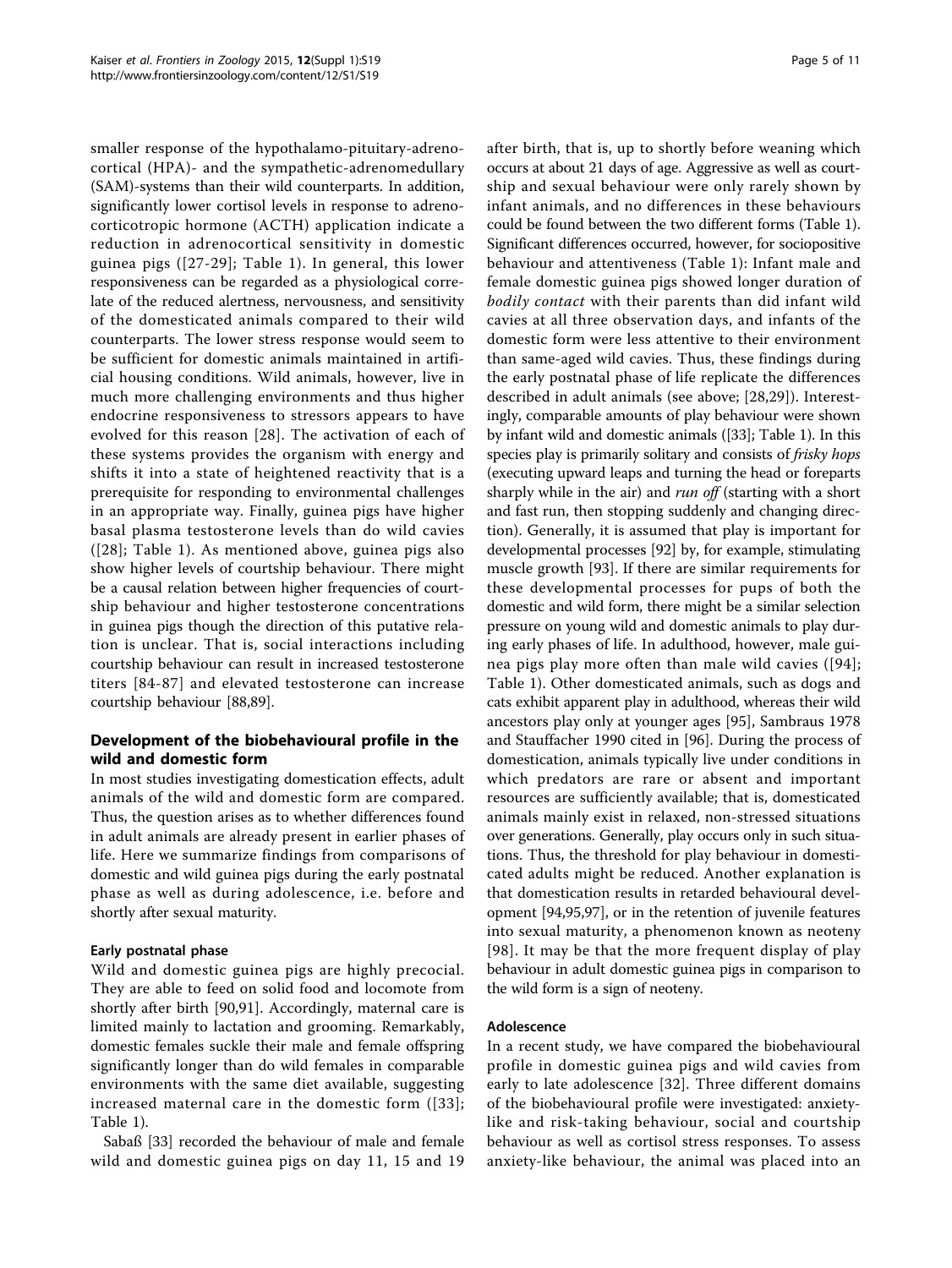open arena (open-field test), and the percentage of time that the individual spent away from the walls in the central area was recorded. As a further measure of anxiety-like behaviour, the latency to leave a dark box, and the percentage of time spent in a light area, were recorded in the dark-light-test. Risk-taking behaviour was measured in the step-down-test, in which the animal is placed on an elevated platform and the latency to step down is recorded. Social and courtship behaviour were assessed in two tests in which the animals were either introduced to an unfamiliar infant or an unfamiliar non-oestrous female. In these tests the latencies to approach the unfamiliar individuals and the frequencies of contact and courtship behaviour, respectively, were recorded. Finally, stress reactivity was assessed by placing the animals singly into an unfamiliar enclosure and by determining serum cortisol concentrations at the beginning of each test (basal values) as well as 1, 2 and 4 hours later. All tests were conducted twice: during early adolescence (at about 50 to 60 days of age) that is, before reaching sexual maturity - which occurs around 75 days of age - as well as during late adolescence (at about 120 to 130 days of age).

Early and late adolescent domestic guinea pigs showed more anxiety-like behaviour in the open-field and darklight test in comparison to the wild form (Figure [1](#page-6-0)A; Table [1\)](#page-3-0). Furthermore, domesticated animals were less likely to take risks in the form of descending from the elevated platform (Table [1](#page-3-0)). Regarding social behaviour, early and late adolescent male guinea pigs directed more social activity towards unfamiliar females and infants than did same-aged male wild cavies (Figure [1](#page-6-0)B; Table [1\)](#page-3-0). Finally, the cortisol response to a novel environment was significantly higher in early and late adolescent wild cavies compared to early and late adolescent domestic guinea pigs. In contrast, basal values of cortisol reflecting conditions in the familiar home enclosure did not differ between the wild and domestic form (Table [1\)](#page-3-0). Basal testosterone concentrations were markedly higher in guinea pigs than wild cavies in early as well as late adolescence (Table [1](#page-3-0)). As referred to earlier, the latter result may be related to the increased levels of courtship and sexual behaviour, which frequently are found in domesticated animals [[14](#page-8-0),[28](#page-8-0)]. In summary, the comparison of wild cavies and domestic guinea pigs from early to late adolescence replicate the results obtained in earlier studies of adult animals (see above).

#### Effects of domestication on animal personality

Biobehavioural profiles may vary conspicuously between members of the same species. Understanding such variation is of major importance because it is frequently related to differences in reproductive success, susceptibility to disease and quality of life [\[99](#page-9-0)]. If an individual biobehavioural profile is consistent over time and/or across contexts, it is often described as "animal personality" [[26](#page-8-0),[100,101\]](#page-9-0). An ever increasing number of reports show that animal personalities are widespread across a great variety of taxa, including fish, birds and mammals [[100,102,103](#page-9-0)], and even invertebrates [\[104](#page-9-0)].

It would be of interest to know whether or not the same behavioural and physiological traits are stable over time and/or across context in the domestic form as compared to the wild ancestor. To our knowledge, there are no studies in this area that directly compare the domestic and wild forms. However, Zipser et al. [[31](#page-8-0)] recently published a study regarding animal personalities in domestic guinea pigs and Guenther and Trillmich [[105\]](#page-9-0) provided data for the wild cavy.

In domestic guinea pigs, Zipser et al. [[31\]](#page-8-0) investigated the temporal stability of personality traits in adult males, namely courtship and sexual behaviour displayed with an unfamiliar, non-oestrous female, risk-taking as well as anxiety-like behaviour in novel environments and cortisol-stress reactivity in a challenging situation. The males were 7 to 18 months old and were tested twice at an interval of 2 months. Sexual and courtship behaviour displayed a clear consistency over time. The more sexual and courtship behaviour a male exhibited during the first test, the more he showed during the second (Figure [2](#page-7-0)A). This agrees with findings in pioneering work on guinea pigs by Young and colleagues [[106,107](#page-9-0)], in which males were exposed to an unfamiliar oestrus female and a sex drive score was calculated from the courtship and sexual behaviour displayed. When tested repeatedly over time, highly stable sex drive scores were found. After castration, sexual behaviour declined strongly in all males, but was restored by experimental androgen replacement. Remarkably, after androgen replacement therapy the males' sex drive scores returned to their individual pre-castration levels, irrespective of the dosage of androgen [\[106](#page-9-0)].

Stress reactivity in domestic guinea pigs exposed to a novel enclosure showed substantial individual variation. As was the case for social behaviour, this individual stress reactivity was very stable over time. The higher the cortisol response during the first challenge test, the higher the response when tested for the second time about 2 months later (Figure [2](#page-7-0)B; [[31](#page-8-0)[,108\]](#page-9-0)). It appears that such clear individual stability of cortisol responsiveness over time has only rarely been shown in an animal model (for a further example in tree shrews see [\[109\]](#page-9-0)).

In contrast to social behaviour and acute stress responsiveness, no consistency was found for emotional behaviour: Neither anxiety-like nor risk-taking behaviour proved to be stable over time (Figure [2C](#page-7-0); [\[31\]](#page-8-0)). It is somewhat surprising then that in the Guenther and Trillmich [[105](#page-9-0)] study investigating anxiety-like and risk-taking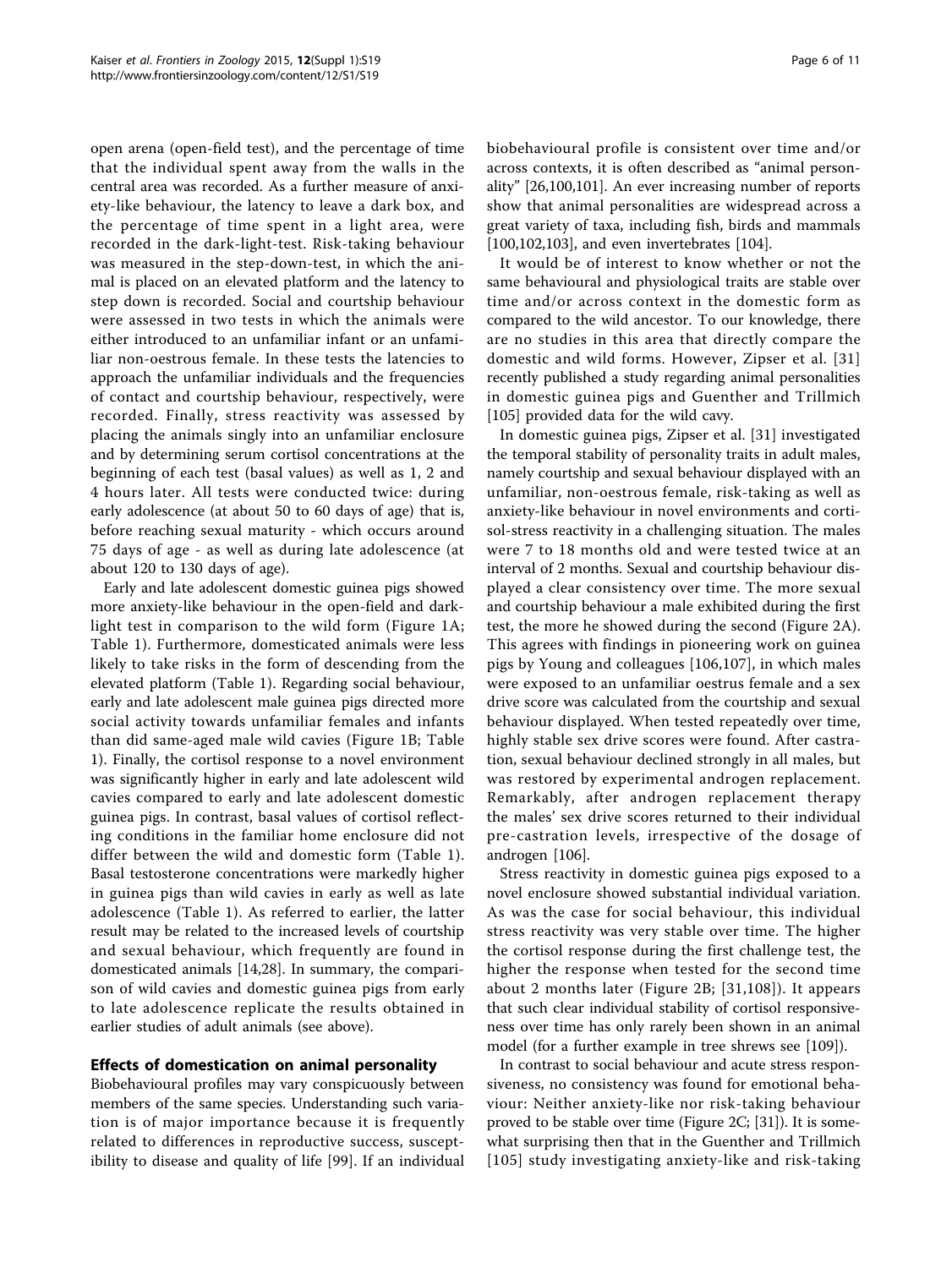<span id="page-6-0"></span>

behaviour in wild cavies the opposite conclusion was drawn. In that study an open-field-test, a long-field and a novel-object test were conducted. In the long-field test, a 5-m long corridor was attached to the standard housing enclosure so that the animals could freely explore the new environment. In the novel object test, an unfamiliar object such as a red plastic toy pig was introduced into the homecage. Parameters such as distance traversed in the open-field-test, latency to initiate exploration in the longfield test and to contact the novel object were used to estimate anxiety-like reactions and risk-taking. In contrast to domestic guinea pigs, individual emotional behaviour in terms of latency to explore in the long-field-test as well as of distance explored in the open-field-test was stable over time in the wild ancestor.

How might this difference between the wild and domestic form be reconciled? Current theories on the emergence of personality traits emphasize the importance of

unpredictable environments [[101,110,111](#page-9-0)]. In especially uncertain or ever-changing environments, one strategy would be for individuals to continually change their behavioural responses to adjust to the environmental changes. This strategy is not only very costly it also involves the risk that appropriate behavioural adjustment will repeatedly lag behind environmental change. In such situations, it may be a better strategy to develop stable traits of behavioural responses which may be inappropriate in some situations, but are effective in most [\[101](#page-9-0)]. This line of reasoning may help to account for the differences in personalities of wild cavies and domestic guinea pigs. In the natural habitat of wild cavies, the environment is rather unpredictable due to heavy predation pressure and tremendous fluctuations of population densities [[49,50](#page-8-0)]. In this situation stable emotional traits seem to be adaptive. Because these environmental influences are removed during domestication [\[14](#page-8-0)], stable emotional responses are no longer necessary, and thus may be lost in domestic guinea pigs [\[32\]](#page-8-0).

#### Conclusion

Domestication is a complex evolutionary process bringing about significant changes in biobehavioural profiles. There is growing evidence that the differences in behavioural and endocrine traits between domestic and wild animals of the same species reflect the different demands of the natural habitat in which wild animals are living and of the man-made artificial conditions to which domestic animals are exposed [[28,29](#page-8-0),[32\]](#page-8-0). Compared to domestic animals, the wild ancestor is generally characterized by greater exploration and risk-taking as well as less anxiety-like behaviour. These behavioural patterns presumably help the animals to cope with the ever changing and fluctuating conditions of the natural habitat. Furthermore, animals of the wild form are characterized by more-vigorous stress responsiveness. Since the increase of glucocorticoids and catecholamines ultimately provides the animal with more energy, it seems likely that robust responsiveness of the stress hormone systems is a prerequisite for coping successfully with the demands of the ecological niche, e.g., high predation pressure. In contrast, domestic guinea pigs are more sociable and less aggressive. These traits facilitate survival in the dense housing conditions in which domestic animals often are maintained. Domestic guinea pigs also explore less and take fewer risks, probably because in man-made housing conditions all relevant resources such as food are available. Finally, the domestic form shows diminished stress responsiveness. This trait may be regarded as an adaptation since the less-challenging housing conditions do not require excessive energy expenditure and thus robust stress responsiveness may be wasteful rather than valuable. A further domestication character is reduction in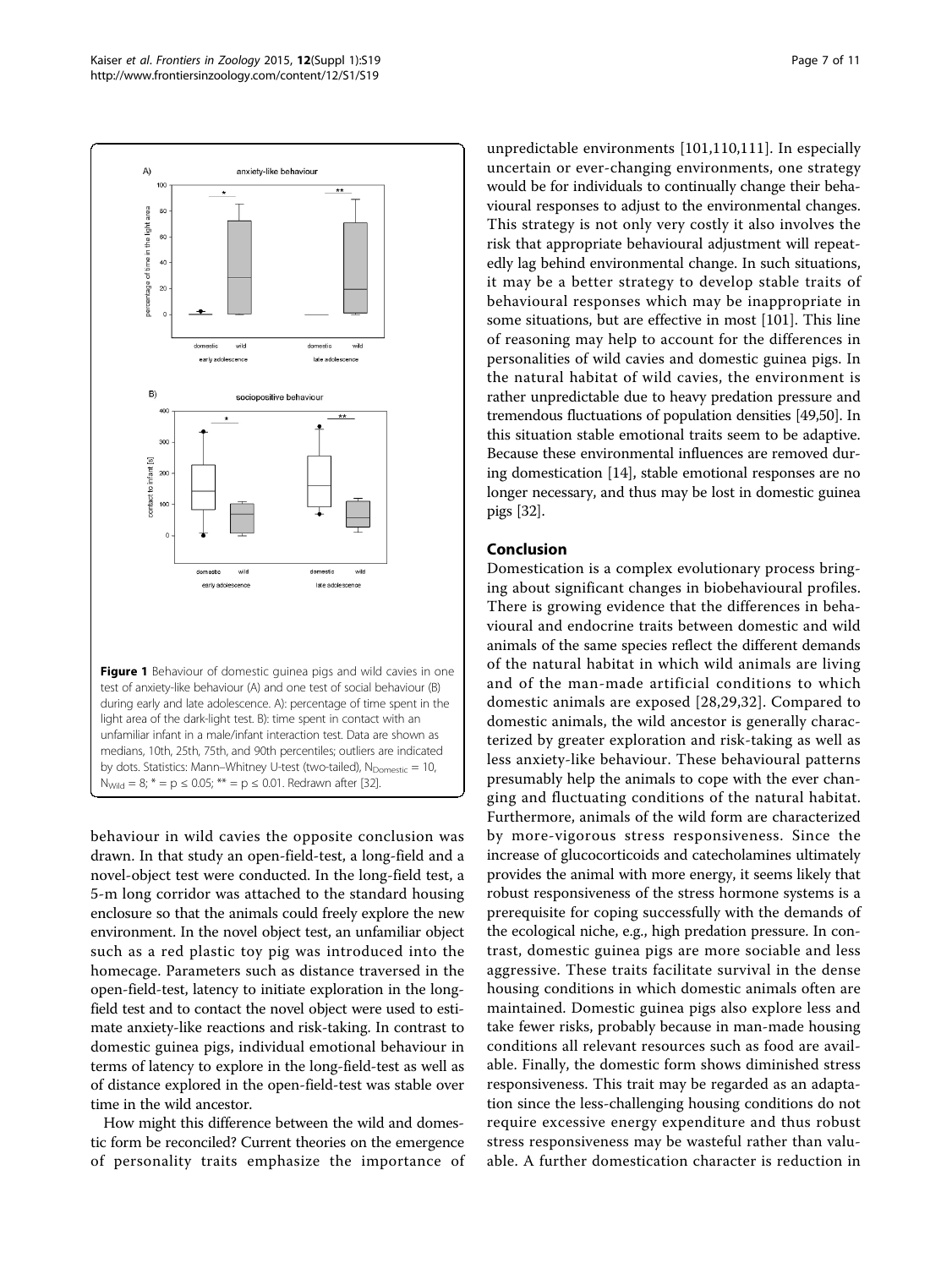<span id="page-7-0"></span>

Figure 2 Correlation of biobehavioural traits over time (8 weeks). A) Latency of sexual and courtship behaviour (intensive anogenital licking, rumba, mounting, pelvic thrust) when exposed to an unfamiliar non-receptive female. B) Plasma cortisol response after exposure to a novel enclosure (cortisol-reactivity test: 2h reaction value). C) Time spent in the light area of the dark-light test. Dots represent single individuals. Statistics: Pearson's product-moment correlation, A, C: N=15, B: N=13. The 95% confidence interval (dashed lines) is also shown. Redrawn after [[31](#page-8-0)].

brain weight [1[,80](#page-9-0),[112](#page-9-0)]. In guinea pigs for example brain weight is reduced by about 13% in comparison to wild cavies [[112\]](#page-9-0). For many years, it was assumed that this trait was accompanied by reduced cognitive abilities. Recent studies comparing wild and domestic animals, however, suggest that domestic animals are not inferior with respect to memory and learning.

In most studies investigating domestication effects, adult animals of the domestic and wild form are compared. Here we show that differences between the biobehavioural profiles of guinea pigs and their wild ancestor are already present during early stages of life, i.e. during the early postnatal phase as well as early and late adolescence. While differences between the domestic and wild form almost certainly involve genetic alterations brought about by artificial selection during the process of domestication [[113\]](#page-9-0), they may also be due to environmental conditions

and social experiences during the prenatal and perinatal phase that differentially influence brain development in domestic and wild forms [\[114](#page-9-0)]. Such early influences leading to different biobehavioural profiles were shown to be mediated by epigenetic effects, which can be stable over generations [\[115-118](#page-10-0)].

Finally, we provide evidence that personalities occur in both wild and domestic animals. However, there appear to be differences in which behavioural domains are stable over time. In domestic guinea pigs, social and sexual behaviour as well as cortisol stress-reactivity show good temporal stability, whereas emotional behaviour does not. This contrasts with the wild ancestor in which emotional behaviour does appear stable over time. These initial findings on the effect of domestication on animal personality are intriguing, though much remains to be learned. This is, perhaps, one of the most fertile areas for future research on the domestication process.

#### Competing interests

The authors declare that they have no competing interests.

#### Authors' contributions

SK and NS drafted the initial manuscript; MBH critiqued the initial draft and contributed intellectually to the final paper; SK created the Figures. All authors read and approved the final manuscript.

#### Acknowledgements

The work was funded by the German Research Foundation (DFG-Forschergruppe FOR 1232, Ka 1546/6-1/2, Ka 1546/7-1, KA 1546/9-1, Sa389/ 11-1/2). We thank the anonymous referees for their valuable comments on the manuscript.

#### Declarations

We acknowledge financial support for this publication by the German Science Foundation (FOR 1232) and the Open Access Publication Fund of Bielefeld and Muenster University.

#### Authors' details <sup>1</sup>

<sup>1</sup>Department of Behavioural Biology, University of Muenster, Badestrasse 9, 48149 Muenster, Germany. <sup>2</sup>Department of Psychology, Wright State University, Dayton, OH, 45435, USA.

#### Published: 24 August 2015

#### References

- 1. Kruska D: On the evolutionary significance of encephalization in some eutherian mammals: effects of adaptive radiation, domestication, and fertilization. Brain Behav Evolut 2005, 65:73-108.
- 2. Röhrs M: Biologische Anschauungen über Begriff und Wesen der Domestikation. Z Tierz Zuchtungsbio 1961, 76:7-23.
- 3. Fox MW: The Dog: Its Domestication and Behavior New York/London: Garland STPM Press; 1978.
- 4. Haase E, Donham RS: Hormones and domestication. In Avian Endocrinology. San Diego: Academic Press;Edited by Epple A. 1980:549-561. 5. Herre W, Röhrs M: Haustiere-zoologisch gesehen Stuttgart/New York: Gustav-
- Fischer-Verlag; 1990. 6. Albert FW, Carlborg O, Plyusnina I, Besnier F, Hedwig D, Lautenschläger S, Lorenz D, McIntosh J, Neumann C, Richter H, Zeising C, Kozhemyakina R, Shchepina O, Kratzsch J, Trut L, Teupser D, Thiery J, Schöneberg T, Andersson L, Pääbo S: [Genetic architecture of tameness in a rat model of](http://www.ncbi.nlm.nih.gov/pubmed/19363126?dopt=Abstract) [animal domestication.](http://www.ncbi.nlm.nih.gov/pubmed/19363126?dopt=Abstract) Genetics 2009, 182:541-554.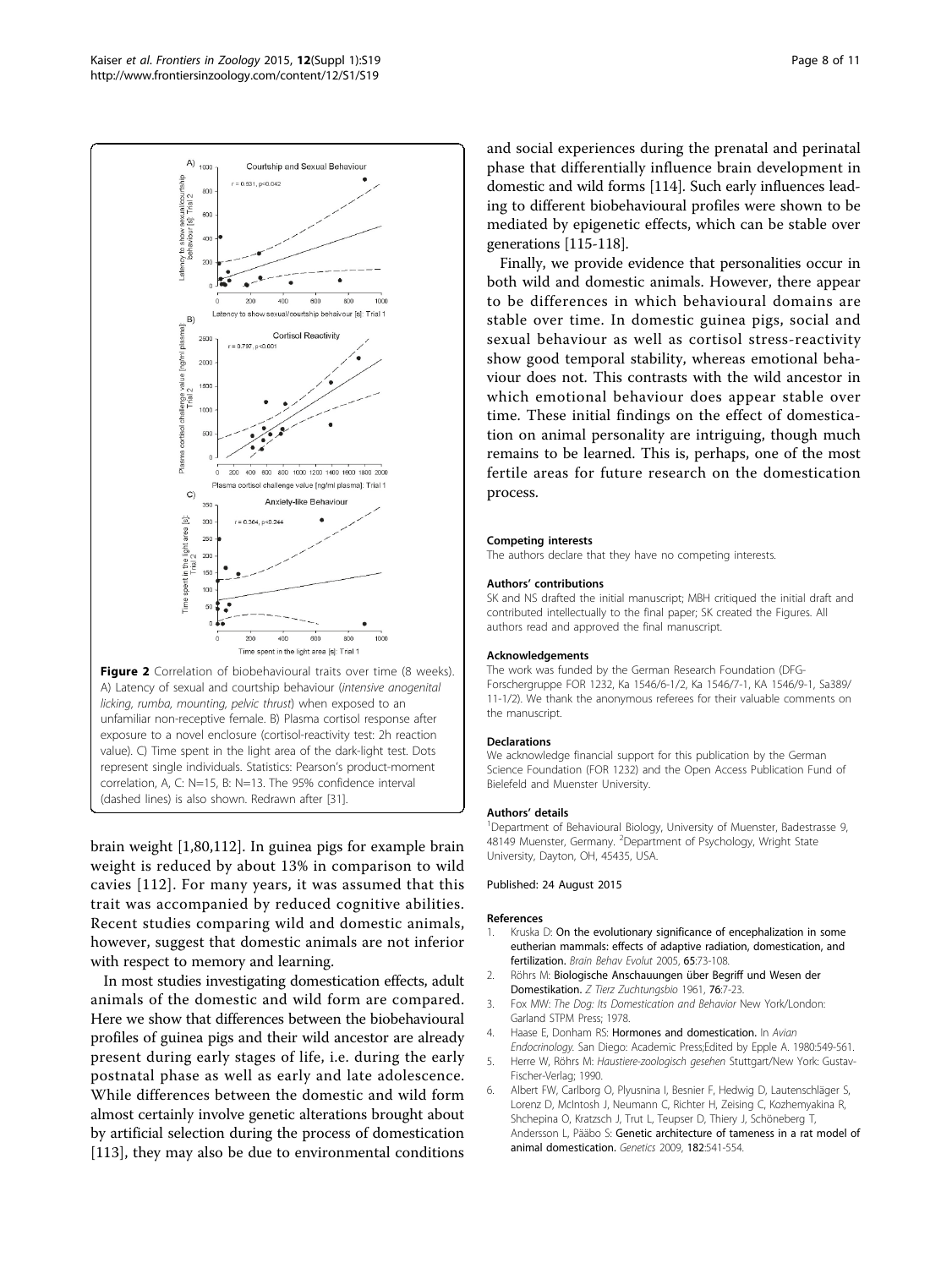- <span id="page-8-0"></span>7. Ratner SC, Boice R: Effects of domestication on behavior. In The Behaviour of Domestic Animals. 3 edition. Baltimore: Williams & Wilkins;Edited by Hafez ESE. 1975:3-19.
- 8. Adamczyk K, Pokorska J, Makulska J, Earley B, Mazurek M: Genetic analysis and evaluation of behavioural traits in cattle. Livest Sci 2013, 154:1-12.
- Boice R: [Domestication.](http://www.ncbi.nlm.nih.gov/pubmed/4731731?dopt=Abstract) Psychol Bull 1973, 80:215-230.
- 10. Fox MW: [The influence of domestication upon the behaviour of animals.](http://www.ncbi.nlm.nih.gov/pubmed/6067935?dopt=Abstract) In Abnormal Behaviour in Animals. Philadelphia/London/Toronto: W.B. Saunders Co.;Edited by Fox MW. 1968:64-78.
- 11. Haase E: Physiologische Aspekte der Domestikation. Zool Anz 1980, 204:263-281.
- 12. Herre W, Frick H, Röhrs M: Über Ziele, Begriffe, Methoden und Aussagen der Haustierkunde. Z Tierz Zuchtungsbio 1961, 76:114-124.
- 13. Jensen P: Domestication-From behavior to genes and back again. Appl Anim Behav Sci 2006, 97:3-15.
- 14. Price EO: Behavioral aspects of animal domestication. Q Rev Biol 1984, 59(1):1-32.
- 15. Price EO: Behavioral development in animals undergoing domestication. Appl Anim Behav Sci 1999, 65:245-271.
- 16. Clutton-Brock J: A Natural History of Domesticated Mammals Cambridge: Cambridge Univ. Press; 1989.
- 17. Darwin C: On the Origin of Species by Means of Natural Selection London: John Murray; 1859.
- 18. Darwin C: The Variation of Animals and Plants under Domestication London: John Murray; 1868.
- 19. Hale EB: Domestication and the evolution of behavior. In Behaviour of Domestic Animals.. 2 edition. Baltimore: Williams & Wilkins;Edited by Hafez ESE. 1969:22-42.
- 20. Price EO, King JA: Adaptation of domestication. In Adaptation of Domestic Animals. Philadelphia: Lea & Febiger;Edited by Hafez ESE. 1968:34-45.
- 21. Herre W: Domestikation. Ein experimenteller Beitrag zur Stammesgeschichte. Naturwiss Rundschau 1981, 34:456-463.
- 22. Sachser N: What is important to achieve good welfare in animals? In Coping with Challenge: Welfare in Animals Including Humans. Dahlem Workshop Report 87. Berlin: Dahlem Univ. Press;Edited by Broom DM. 2001:31-48.
- 23. Lickliter R, Ness JW: Domestication and comparative psychology: status and strategy. J Comp Psychol 1990, 104:211-218.
- 24. Nachtsheim H, Stengel H: Vom Wildtier zum Haustier Hamburg/Berlin: Verlag Paul Parey; 1977.
- 25. Wilkins AS, Wrangham RW, Fitch WT: The "[domestication syndrome](http://www.ncbi.nlm.nih.gov/pubmed/25024034?dopt=Abstract)" in [mammals: a unified explanation based on neural crest cell behavior and](http://www.ncbi.nlm.nih.gov/pubmed/25024034?dopt=Abstract) [genetic.](http://www.ncbi.nlm.nih.gov/pubmed/25024034?dopt=Abstract) Genetics 2014, 197:795-808.
- 26. Réale D, Reader SM, Sol D, McDougall PT, Dingemanse NJ: [Integrating](http://www.ncbi.nlm.nih.gov/pubmed/17437562?dopt=Abstract) [animal temperament within ecology and evolution.](http://www.ncbi.nlm.nih.gov/pubmed/17437562?dopt=Abstract) Biol Rev Camb Philos Soc 2007, 82:291-318.
- 27. Kaiser S, Krüger C, Sachser N: The guinea pig. In The UFAW Handbook on the Care and Management of Laboratory and other Research Animals.. 8 edition. Chichester, UK: Wiley-Blackwell;Edited by Hubrecht R, Kirkwood J. 2010:380-398.
- 28. Künzl C, Sachser N: [The behavioral endocrinology of domestication: A](http://www.ncbi.nlm.nih.gov/pubmed/10049600?dopt=Abstract) [comparison between the domestic guinea pig \(](http://www.ncbi.nlm.nih.gov/pubmed/10049600?dopt=Abstract)Cavia aperea f. porcellus) [and its wild ancestor, the cavy \(](http://www.ncbi.nlm.nih.gov/pubmed/10049600?dopt=Abstract)Cavia aperea). Horm Behav 1999, 35:28-37.
- 29. Künzl C, Kaiser S, Meier E, Sachser N: [Is a wild mammal kept and reared in](http://www.ncbi.nlm.nih.gov/pubmed/12614649?dopt=Abstract) [captivity still a wild animal?](http://www.ncbi.nlm.nih.gov/pubmed/12614649?dopt=Abstract) Horm Behav 2003, 43:187-196.
- 30. Lewejohann L, Pickel T, Sachser N, Kaiser S: [Wild genius domestic fool?](http://www.ncbi.nlm.nih.gov/pubmed/20334697?dopt=Abstract) [Spatial learning abilities of wild and domestic guinea pigs.](http://www.ncbi.nlm.nih.gov/pubmed/20334697?dopt=Abstract) Front Zool 2010, 7.
- 31. Zipser B, Kaiser S, Sachser N: Dimensions of animal personalities in guinea pigs. Ethology 2013, 119:970-982.
- 32. Zipser B, Schleking A, Kaiser S, Sachser N: [Effects of domestication on](http://www.ncbi.nlm.nih.gov/pubmed/24716471?dopt=Abstract) [biobehavioural profiles: a comparison of domestic guinea pigs and wild](http://www.ncbi.nlm.nih.gov/pubmed/24716471?dopt=Abstract) [cavies from early to late adolescence.](http://www.ncbi.nlm.nih.gov/pubmed/24716471?dopt=Abstract) Front Zool 2014, 11:30, doi: 10.1186/ 1742-9994-11-30.
- 33. Sabaß LN: On the ethology and endocrinology of domestication. A comparison of premature wild cavies (Cavia aperea) and domestic guinea pigs (Cavia apera f. porcellus). University of Münster; 2008, Diploma Thesis.
- 34. Benecke N: Der Mensch und seine Haustiere Stuttgart: Konrad Theiss Verlag GmbH & Co; 1994.
- 35. Gade DW: The guinea pig in Andean folk culture. Geogr Rev 1967. 57:213-224.
- 36. Hückinghaus F: Zur Nomenklatur und Abstammung des Hausmeerschweinchens. Z Säugetierkd 1961, 26:108-111.
- 37. Hyams E: Animals in the Service of Man: 10 000 Years of Domestication London: J.M. Dent and Sons Ltd.; 1972.
- 38. Wing ES: Animal domestication in the Andes. In Origins of Agriculture. Paris: Mouton Publishers, The Hague;Edited by Reed CA. 1977:837-859.
- 39. Worek F, Seeger T, Reiter G, Goldsmith M, Ashani Y, Leader H, Sussman JL, Aggarwal N, Thiermann H, Tawfik DS: [Post-exposure treatment of VX](http://www.ncbi.nlm.nih.gov/pubmed/25195526?dopt=Abstract) [poisoned guinea pigs with the engineered phosphotriesterase mutant](http://www.ncbi.nlm.nih.gov/pubmed/25195526?dopt=Abstract) [C23: A proof-of-concept study.](http://www.ncbi.nlm.nih.gov/pubmed/25195526?dopt=Abstract) Toxicol Lett 2014, 231:45-54.
- 40. Weir BJ: Notes on the origin of the domestic guinea-pig. Symposium of the Zoological Society of London 1974, 34:437-446.
- 41. Stahnke A, Hendrichs H: Meerschweinchenverwandte Nagetiere. In Grzimeks Enzyklopädie Säugetiere. München: Kindler Verlag;Edited by Grzimek B. 1988:314-357.
- 42. Nehring A: Über die Herkunft des Hausmeerschweinchens. Sitzungsberichte der Gesellschaft naturforschender Freunde zu Berlin 1889, 1:1-4.
- 43. Rood JP: Ecological and behavioural comparisons of three genera of Argentine cavies. Anim Behav Monogr 1972, 5:1-83.
- 44. Weir BJ: Some notes on the history of the domestic guinea pig. Guinea Pig News Letter 1972, 5:2-5.
- 45. Mares MA, Ojeda RA: Patterns of diversity and adaptation in South American hystricognath rodents. In Mammalian Biology in South America. Pittsburgh, Pennsylvania: Pymatuning Laboratory of Ecology;Edited by Mares MA, Genoways HH. 1982:393-432, Special Publications No. 6.
- 46. Redford KH, Eisenberg JF: Mammals of the Neotropics, Vol. 2, the Southern Cone Chicago: University of Chicago Press; 1992.
- 47. Spotorno AE, Valladares JP, Marín JC, Zeballos H: Molecular diversity among domestic guinea-pigs (Cavia porcellus) and their close phylogenetic relationship with the Andean wild species Cavia tschudii. Rev Chil Hist Nat 2004, 77:243-250.
- 48. Spotorno AE, Manríquez G, Fernández L. A, Marín JC, González F, Wheeler J: Domestication of guinea pigs from a Southern Peru-Northern Chile wild species and their middle pre-Columbian mummies. In The Quintessential Naturalist: Honoring the Life and Legacy of Oliver P. Pearson. University of California Publications in Zoology;Edited by Kelt DA, Lessa EP, Salazar-Bravo J, Patton JL. 2007:367-388.
- 49. Asher M, Oliveira ES, Sachser N: Social system and spatial organization of wild guinea pigs (Cavia aperea) in a natural population. J Mammal 2004, 85:788-796.
- 50. Asher M, Lippmann T, Epplen JT, Kraus C, Trillmich F, Sachser N: Large males dominate: ecology, social organization, and mating system of wild cavies, the ancestors of the guinea pig. Behav Ecol Sociobiol 2008, 62:1509-1521.
- 51. Adrian O, Sachser N: Diversity of social and mating systems in cavies: a review. J Mammal 2011, 92:39-53.
- 52. Cassini MH: Foraging under predation risk in the wild guinea pig Cavia aperea. Oikos 1991, 62:20-24.
- 53. Cassini MH, Galante ML: Foraging under predation risk in the wild guinea pig: the effect of vegetation height on habitat utilization. Ann Zool Fenn 1992, 29:285-290.
- 54. Guichón ML, Cassini MH: Role of diet selection in the use of habitat by pampas cavies Cavia aperea pamparum (Mammalia, Rodentia). Mammalia 1998, 62:23-35.
- 55. Stahnke A: Verhaltensunterschiede zwischen Wild- und Hausmeerschweinchen. Z Säugetierkd 1987, 52:294-307.
- 56. Sachser N, Schwarz-Weig E, Keil A, Epplen JT: Behavioural strategies, testis size, and reproductive success in two caviomorph rodents with different mating systems. Behaviour 1999, 136:1203-1217.
- 57. Cooper TG, Weydert S, Yeung CH, Künzl C, Sachser N: [Maturation of](http://www.ncbi.nlm.nih.gov/pubmed/10670529?dopt=Abstract) [epididymal spermatozoa in the non-domesticated guinea pigs](http://www.ncbi.nlm.nih.gov/pubmed/10670529?dopt=Abstract) Cavia aperea and [Galea musteloides](http://www.ncbi.nlm.nih.gov/pubmed/10670529?dopt=Abstract). J Androl 2000, 21:154-163.
- 58. Kenagy GJ, Trombulak SC: Size and function of mammalian testes in relation to body size. J Mammal 1986, 67:1-22.
- 59. Sachser N: [Of domestic and wild guinea pigs: studies in sociophysiology,](http://www.ncbi.nlm.nih.gov/pubmed/9722963?dopt=Abstract) [domestication, and social evolution.](http://www.ncbi.nlm.nih.gov/pubmed/9722963?dopt=Abstract) Naturwissenschaften 1998, 85:307-317.
- 60. Adrian O, Dekomien G, Epplen JT, Sachser N: Body weight and rearing conditions of males, female choice and paternities in a small mammal Cavia aperea. Ethology 2008, 114:897-906.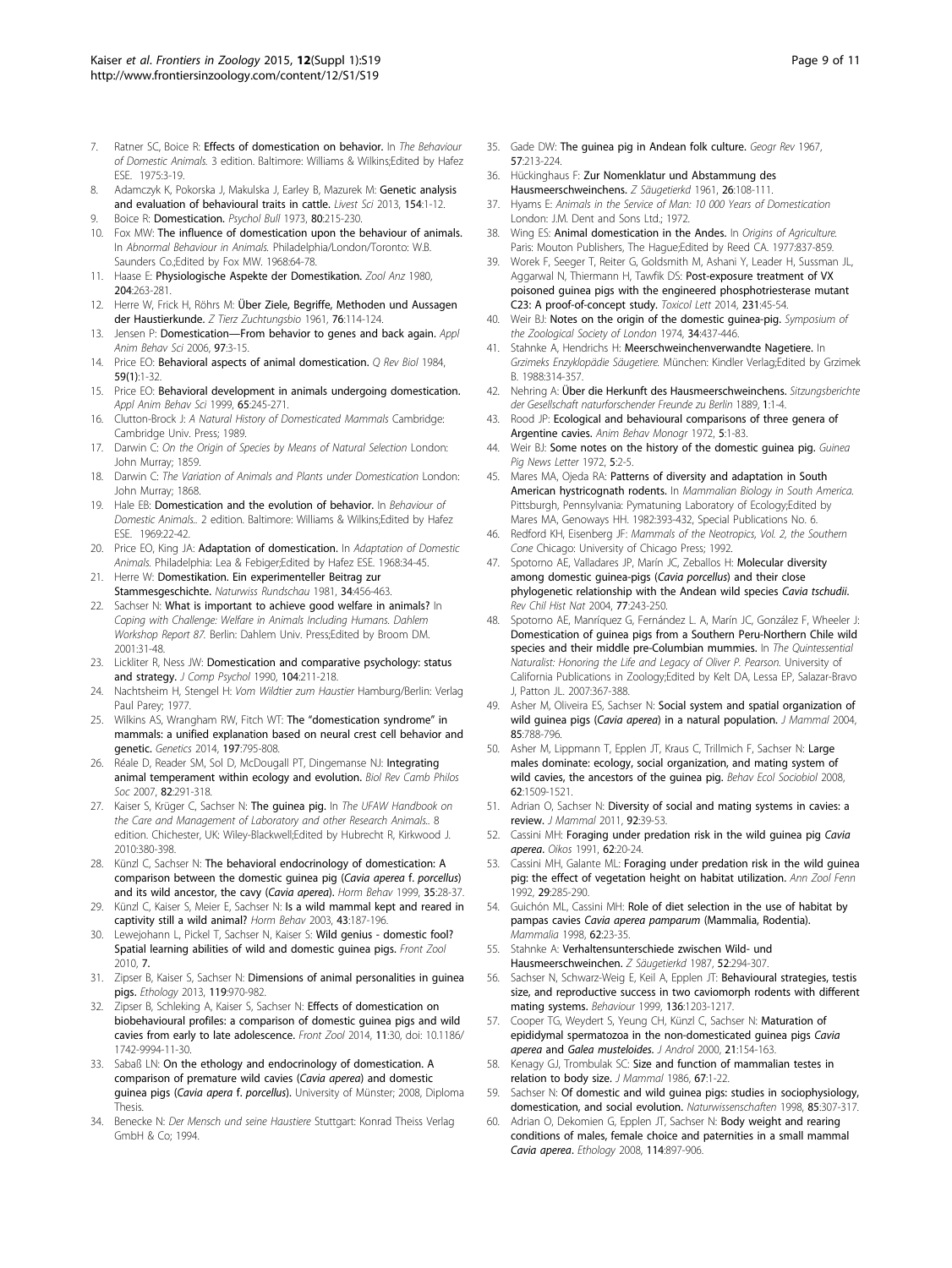- <span id="page-9-0"></span>61. Boice R: Some behavioural tests of domestication in Norway rats. Behaviour 1972, 42:198-221.
- 62. Hemmer H: Domestikation-Verarmung der Merkwelt Braunschweig/ Wiesbaden: Vieweg; 1983.
- 63. Sachser N: Different forms of social organization at high and low population densities in guinea pigs. Behaviour 1986, 97:253-272.
- 64. Huck UW, Price EO: [Differential effects of environmental enrichment on](http://www.ncbi.nlm.nih.gov/pubmed/1184796?dopt=Abstract) [the open-field behavior of wild and domestic Norway rats.](http://www.ncbi.nlm.nih.gov/pubmed/1184796?dopt=Abstract) J Comp Physiol Psychol 1975, 89:892-898.
- 65. Kruska D, Röhrs M: Comparative quantitative investigations on brains of feral pigs from the Galapagos Islands and of European domestic pigs. Z Anat Entwickl-Gesch 1974, 144:61-73.
- 66. Cheng KM, Shoffner RN, Phillips RE, Shapiro LJ: Early imprinting in wild and game-farm mallards (Anas platyrhynchos): genotype and arousal. J Comp PhysiolPsychol 1979, 93:929-938.
- 67. Gottlieb G: The following response and imprinting in wild and domestic ducklings of the same species (Anas platyrhynchos). Behaviour 1961, 18:205-228.
- 68. Price EO: Some behavioral differences between wild and domestic Norway rats: gnawing and platform jumping. Anim Learn Behav 1973, 1:312-316.
- 69. Barnett SA, Smart JL: [The movement of wild and domestic house mice in](http://www.ncbi.nlm.nih.gov/pubmed/1180802?dopt=Abstract) [an artificial environment.](http://www.ncbi.nlm.nih.gov/pubmed/1180802?dopt=Abstract) Behav Biol 1975, 15:85-93.
- 70. Frank H, Frank MG: Comparison of problem-solving performance in sixweek-old wolves and dogs. Anim Behav 1982, 30:95-98.
- 71. Augustsson H, Meyerson BJ: [Exploration and risk assessment: a](http://www.ncbi.nlm.nih.gov/pubmed/15178164?dopt=Abstract) [comparative study of male house mice \(M](http://www.ncbi.nlm.nih.gov/pubmed/15178164?dopt=Abstract)us musculus musculus) and [two laboratory strains.](http://www.ncbi.nlm.nih.gov/pubmed/15178164?dopt=Abstract) Physiol Behav 2004, 81:685-698.
- 72. Baum S: Die Verhaltensstörung Federpicken beim Haushuhn (Gallus gallus forma domesticus): ihre Ursachen, Genese und Einbindung in den Kontext des Gesamtverhaltens. University Marburg; 1994, PhD thesis.
- 73. Wood-Gush DGM, Vestergaard K: The seeking of novelty and its relation to play. Anim Behav 1991, 42:599-606.
- 74. Kraus C, Thomson DL, Künkele J, Trillmich F: Living slow and dying young? Life-history strategy and age-specific survival rates in a precocial small mammal. J Anim Ecol 2005, 74:171-180.
- 75. Dringenberg HC, Richardson DP, Brien JF, Reynolds JN: [Spatial learning in](http://www.ncbi.nlm.nih.gov/pubmed/11423170?dopt=Abstract) [the guinea pig: cued versus non-cued learning, sex differences, and](http://www.ncbi.nlm.nih.gov/pubmed/11423170?dopt=Abstract) [comparison with rats.](http://www.ncbi.nlm.nih.gov/pubmed/11423170?dopt=Abstract) Behav Brain Res 2001, 124:97-101.
- 76. Kapoor A, Kostaki A, Janus C, Matthews SG: [The effects of prenatal stress](http://www.ncbi.nlm.nih.gov/pubmed/18786572?dopt=Abstract) [on learning in adult offspring is dependent on the timing of the](http://www.ncbi.nlm.nih.gov/pubmed/18786572?dopt=Abstract) [stressor.](http://www.ncbi.nlm.nih.gov/pubmed/18786572?dopt=Abstract) Behav Brain Res 2009, 197:144-149.
- 77. Sgonina K: Über das Lernen von Meerschweinchen (Cavia cobaja und Cavia aperea) und Igeln (Erinaceus europaeus). Zool Anz 1936, 114:168-173.
- 78. Brust V, Guenther A: [Domestication effects on behavioural traits and](http://www.ncbi.nlm.nih.gov/pubmed/24997777?dopt=Abstract) [learning performance: comparing wild cavies to guinea pigs.](http://www.ncbi.nlm.nih.gov/pubmed/24997777?dopt=Abstract) Anim Cogn 2015, 18:99-109.
- 79. Boice R: [Behavioral comparability of wild and domesticated rats.](http://www.ncbi.nlm.nih.gov/pubmed/7325955?dopt=Abstract) Behav Genet 1981, 11:545-553.
- 80. Stuermer IW, Wetzel W: [Early experience and domestication affect](http://www.ncbi.nlm.nih.gov/pubmed/16846650?dopt=Abstract) [auditory discrimination learning, open field behaviour and brain size](http://www.ncbi.nlm.nih.gov/pubmed/16846650?dopt=Abstract) [in wild Mongolian gerbils and domesticated Laboratory gerbils](http://www.ncbi.nlm.nih.gov/pubmed/16846650?dopt=Abstract) ([Meriones unguiculatus](http://www.ncbi.nlm.nih.gov/pubmed/16846650?dopt=Abstract) forma domestica). Behav Brain Res 2006, 173:11-21.
- 81. Hare B, Plyusnina I, Ignacio N, Schepina O, Stepika A, Wrangham R, Trut L: [Social cognitive evolution in captive foxes is a correlated by-product of](http://www.ncbi.nlm.nih.gov/pubmed/15694305?dopt=Abstract) [experimental domestication.](http://www.ncbi.nlm.nih.gov/pubmed/15694305?dopt=Abstract) Curr Biol 2005, 15:226-230.
- 82. Hare B, Brown M, Williamson C, Tomasello M: [The domestication of social](http://www.ncbi.nlm.nih.gov/pubmed/12446914?dopt=Abstract) [cognition in dogs.](http://www.ncbi.nlm.nih.gov/pubmed/12446914?dopt=Abstract) Science 2002, 298:1634-1636.
- 83. Range F, Viranyi Z: [Wolves are better imitators of conspecifics than dogs.](http://www.ncbi.nlm.nih.gov/pubmed/24489744?dopt=Abstract) PLoS One 2014, 9.
- 84. Harding CF, Feder HH: [Relation between individual differences in sexual](http://www.ncbi.nlm.nih.gov/pubmed/1261513?dopt=Abstract) [behavior and plasma testosterone levels in the guinea pig.](http://www.ncbi.nlm.nih.gov/pubmed/1261513?dopt=Abstract) Endocrinology 1976, 98:1198-1205.
- 85. Hirschenhauser K, Oliveira RF: Social modulation of androgens in male vertebrates: meta-analyses of the challenge hypothesis. Anim Behav 2006, 71:265-277.
- 86. Liptrap RM, Raeside JI: [A relationship between plasma concentrations of](http://www.ncbi.nlm.nih.gov/pubmed/203644?dopt=Abstract) [testosterone and corticosteroids during sexual and aggresssive behavior](http://www.ncbi.nlm.nih.gov/pubmed/203644?dopt=Abstract) [in the boar.](http://www.ncbi.nlm.nih.gov/pubmed/203644?dopt=Abstract) J Endocrinol 1978, 76:75-85.
- 87. Lürzel S, Kaiser S, Sachser N: [Social interaction, testosterone, and stress](http://www.ncbi.nlm.nih.gov/pubmed/19835897?dopt=Abstract) [responsiveness during adolescence.](http://www.ncbi.nlm.nih.gov/pubmed/19835897?dopt=Abstract) Physiol Behav 2010, 99:40-46.
- 88. Cohen J, Cheng MF: [Effects of testosterone metabolites and estrogen in](http://www.ncbi.nlm.nih.gov/pubmed/7057962?dopt=Abstract) [the midbrain control of courtship behaviour in the male ring dove](http://www.ncbi.nlm.nih.gov/pubmed/7057962?dopt=Abstract) ([Streptopelia risoria](http://www.ncbi.nlm.nih.gov/pubmed/7057962?dopt=Abstract)). Neuroendocrinol 1982, 34:64-74.
- 89. Sakata JT, Woolley SC, Gupta A, Crews D: [Differential effects of](http://www.ncbi.nlm.nih.gov/pubmed/12799168?dopt=Abstract) [testosterone and progesterone on the activation and retention of](http://www.ncbi.nlm.nih.gov/pubmed/12799168?dopt=Abstract) [courtship behaviour in sexual parthenogenetic whiptail lizards.](http://www.ncbi.nlm.nih.gov/pubmed/12799168?dopt=Abstract) Horm Behav 2003, 43:523-530.
- 90. Künkele J, Trillmich F: [Are precocial young cheaper? Lactation energetics](http://www.ncbi.nlm.nih.gov/pubmed/9279926?dopt=Abstract) [in the guinea pig.](http://www.ncbi.nlm.nih.gov/pubmed/9279926?dopt=Abstract) Physiol Zool 1997, 70:589-596.
- 91. Laurien-Kehnen C, Trillmich F: Lactation performance of quinea pig (Cavia porcellus) does not respond to experimental manipulation of pup demands. Behav Ecol Sociobiol 2003, 53:145-152.
- 92. Bekoff M, Byers JA: Kritische Neuanalyse der Ontogenese und Phylogenese des Spielverhaltens bei Säugern: ein ethologisches Wespennest. In Verhaltensentwicklung bei Mensch und Tier. Berlin, Hamburg: Verlag Paul Parey;Edited by Immelmann K, Barlow GW, Petrinovich L, Main M. 1982:415-453.
- 93. Fagen R: Animal play behavior New York, Oxford: Oxford University Press; 1981.
- 94. Künzl C: Verhaltensbiologie Untersuchungen zur Domestikation des Meerschweinchens. University of Münster; 2000, PhD thesis.
- 95. Hart BL: The behaviour of domestic animals New York: W.H. Freeman and Company; 1985.
- 96. Kopsieker I: Der Einfluss von Domestikation auf das Sozialverhalten. Vergleichende Untersuchungen an Entenküken der Wild- und Hausform von Anas Platyrhynchos. University of Marburg; 1991, PhD thesis.
- 97. Morey DF: The early evolution of the domestic dog. Am Sci 1994, 82:336-347.
- 98. Driscoll CA, Macdonald DW, O' Brien SJO: [From wild animals to domestic](http://www.ncbi.nlm.nih.gov/pubmed/19528637?dopt=Abstract) [pets, an evolutionary view of domestication.](http://www.ncbi.nlm.nih.gov/pubmed/19528637?dopt=Abstract) PNAS 2009, 106(suppl 1):9971-9978.
- 99. Sachser N, Hennessy MB, Kaiser S: [Adaptive modulation of behavioural](http://www.ncbi.nlm.nih.gov/pubmed/20854842?dopt=Abstract) [profiles by social stress during early phases of life and adolescence.](http://www.ncbi.nlm.nih.gov/pubmed/20854842?dopt=Abstract) Neurosci Biobehav Rev 2011, 35:1518-1533.
- 100. Gosling SD: [From mice to men: what can we learn about personality](http://www.ncbi.nlm.nih.gov/pubmed/11271756?dopt=Abstract) [from animal research?](http://www.ncbi.nlm.nih.gov/pubmed/11271756?dopt=Abstract) Psychol Bull 2001, 127:45-86.
- 101. Sih A, Bell AM, Johnson JC, Ziemba RE: [Behavioral syndromes: an](http://www.ncbi.nlm.nih.gov/pubmed/15529965?dopt=Abstract) [integrative overview.](http://www.ncbi.nlm.nih.gov/pubmed/15529965?dopt=Abstract) Q Rev Biol 2004, 79:241-277.
- 102. Dingemanse NJ, Both C, Drent PJ, Tinbergen JM: Fitness consequences of avian personalities in a fluctuating environment. P Roy Soc Lond B 2004, 271:847-852.
- 103. Groothuis TGG, Carere C: [Avian personalities: characterization and](http://www.ncbi.nlm.nih.gov/pubmed/15652261?dopt=Abstract) [epigenesis.](http://www.ncbi.nlm.nih.gov/pubmed/15652261?dopt=Abstract) Neurosci Biobehav Rev 2005, 29:137-150.
- 104. Tremmel M, Müller C: Insect personality depends on environmental conditions. Behav Ecol 2013, 24:386-392.
- 105. Guenther A, Trillmich F: Photoperiod influences the behavioral and physiological phenotype during ontogeny. Behav Ecol 2012, 24:402-411.
- 106. Grunt JA, Young WC: Consistency of sexual behavior patterns in individual male guinea pigs following castration and androgen therapy. J Comp Physiol Psych 1953, 46:138-144.
- 107. Young WC, Grunt JA: [The pattern and measurement of sexual behavior](http://www.ncbi.nlm.nih.gov/pubmed/14888745?dopt=Abstract) [in the male guinea pig.](http://www.ncbi.nlm.nih.gov/pubmed/14888745?dopt=Abstract) J Comp Physiol Psych 1951, 44:492-500.
- 108. Hennessy MB, Kaiser S, Tiedtke T, Sachser N: Stability and change: Stress responses and the shaping of behavioral phenotypes over the life span. Front Zool 2015, supplementary volume, in press.
- 109. Von Holst D: The concept of stress and its relevance for animal behavior. Adv Stud Behav 1998, 27:1-131.
- 110. Dall SRX, Houston AI, McNamara JM: The behavioural ecology of personality: consistent individual differences from an adaptive perspective. Ecol Lett 2004, 7:734-739.
- 111. McElreath R, Strimling P: How noisy information and individual asymmetries can make "personality" an adaptation: a simple model. Anim Behav 2006, 72:1135-1139.
- 112. Kruska D: Effects of domestication on brain structure and behavior in mammals. Human Evolution 1988, 3:473-485.
- 113. Wirén A, Gunnarsson U, Andersson L, Jensen P: Domestication-related genetic effects on social behavior in chickens – Effects of genotype at a major growth quantitative trait locus. Poultry Sci 2009, 88:1162-1166.
- 114. Sachser N, Kaiser S, Hennessy M: [Behavioural profiles are shaped by social](http://www.ncbi.nlm.nih.gov/pubmed/23569292?dopt=Abstract) [experience: When, how and why.](http://www.ncbi.nlm.nih.gov/pubmed/23569292?dopt=Abstract) Phil Trans R Soc B 2013, 368(1618).